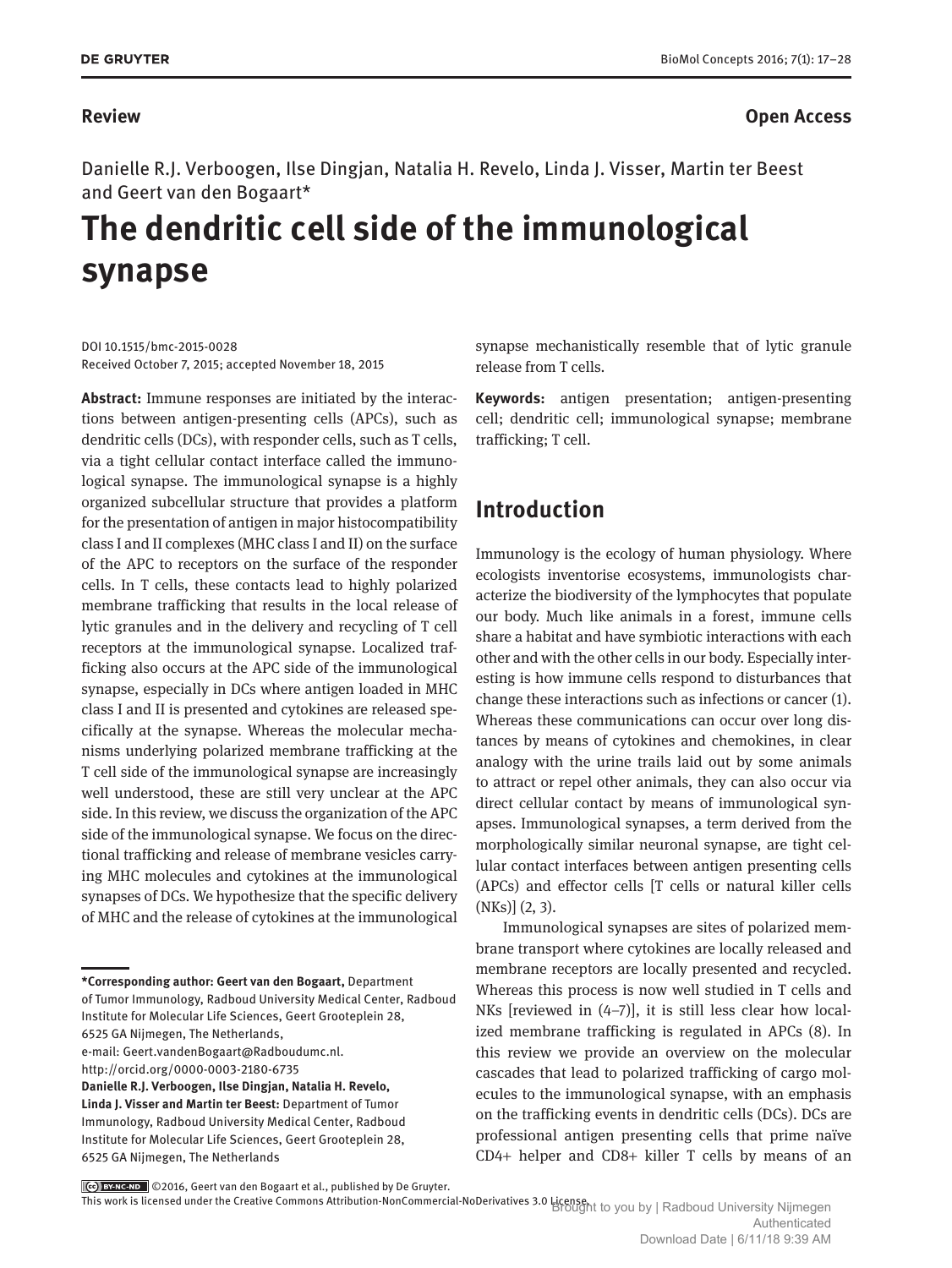immunological synapse (1, 9). We focus on the mechanisms underlying polarized trafficking of antigen-loaded major histocompatibility complex (MHC) as well as of immunostimulatory cytokines from intracellular compartments to the immunological synapse, as this process is of great importance for the initiation of antigen-specific T cell responses.

## **Structure of the immunological synapse**

Not only DCs and T cells, but also other APCs, such as B cells or infected cells, and other effector cells, such as NKs, form immunological synapses for intercellular communication as well as for the killing of (infected) target cells (6, 10–12). There are thus many different types of immunological synapses and these can be functionally divided into two categories (13). The first category consists of the so-called primary synapses, which are the cell-cell contacts that result in initial activation of T cells such as the synapses between DCs and T cells (8). In the T cell, the signals conferred at such an immunological synapse can ultimately lead to their activation and clonal expansion, depending on the type and activation state of the APC and on the efficiency of signal transduction (14, 15). The second category consists of the so-called secondary synapses that result from interactions established after initial priming such as activated T cells delivering stimulatory signals via, for example, CD40-CD40L interactions to B cells (1). This category also encompasses the synapses formed between NKs or cytotoxic T cells with their target APC where lytic granules are released to kill the APC (16). For both categories, the formation of immunological synapses can trigger intracellular signaling cascades in both the APC and the T cell that lead to reorganization of the cytoskeleton and rerouting of membrane trafficking.

Given the wide functional and structural variety of the different immunological synapses, their supramolecular organization is diverse and depends substantially on the interacting cell types, cellular activation states, as well as on antigen specificity involved (10, 11, 14, 17). Accordingly, an immunological synapse can arrange in a well-structured 'bulls eye' monocentric structure or can form more complex and heterogeneous polycentric arrangements. Furthermore, the time duration of cellular engagement varies widely for different synapses and can range from seconds up to several hours (13, 18).

### **The classical 'bulls eye' immunological synapse**

Our knowledge of the structure of the immunological synapse was propelled by the functional reconstitution of immunological synapses with planar model membranes as surrogate APC [reviewed in ref. (6, 19, 20)]. With this technique the adhesion molecule ICAM-1 and MHC are functionally reconstituted in well-defined artificial bilayers and this suffices for synapse formation upon contact with T cells or NKs. Because the planar bilayer can be positioned directly on the surface of a microscope glass, this technique allows visualization of the synapse with total internal reflection fluorescence (TIRF) microscopy and other high resolution microscopy techniques. Synapses with APCs can also be visualized with high resolution microscopy approaches, for instance by reorienting these synapses with a micromanipulator parallel to the focal plane of the microscope (21). These and other techniques showed well-defined spatially segregated molecule clusters at the immunological synapse, and it is now well established that the immunological synapse can organize in a 'bulls eye' arrangement called the monocentric synapse (19, 22).

The monocentric synapse contains a distinct central region which is called the central supramolecular activation cluster (cSMAC) (22). The cSMAC was initially thought to be the location of T cell signaling due to the presence of the T cell receptor (TCR) at the cSMAC. However, this is no longer believed and the cSMAC is now considered to be a site of signal termination and receptor recycling (23, 24). This conjecture is supported by the finding that dissociation of signaling molecules, such as Lck, ZAP-70 and the adapter LAT, from the TCR microclusters occurs at the cSMAC (25). The peripheral SMAC (pSMAC) surrounds the cSMAC and contains adhesion molecules, such as the β2-integrin LFA-1 and ICAM-1, on the T cell and APC (19, 22, 26). These adhesion molecules provide a mechanical scaffold for the immunological synapse and connect the plasma membranes and cytoskeletons of the APC and T cell together (27). The pSMAC is in turn surrounded by a more distally located SMAC (dSMAC) containing immuneinhibitory receptors such as CD43 and CD45 (28, 29). The dSMAC also contains microdomains of T cell receptors which (in contrast to cSMAC) are associated with signaling molecules, such as Lck, ZAP-70 and LAT, indicating that receptor signaling primarily occurs in dSMAC (25, 30). In the case of cytotoxic T cells and NK cells, the cSMAC of the monocentric synapse contains a distinct and separated secretory region where release of lytic granules occurs (4, 31).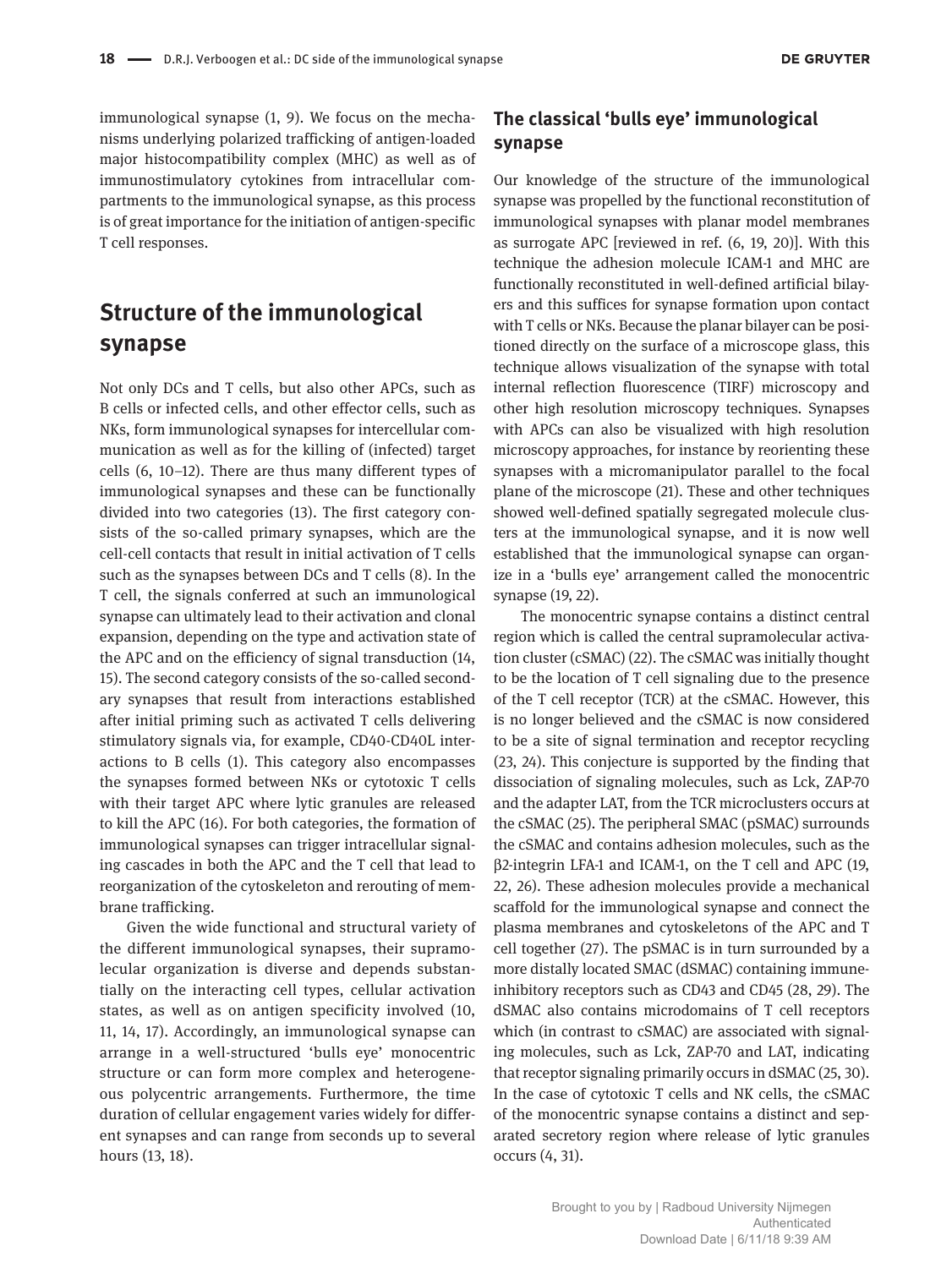The molecular cascades that lead to formation of the immunological synapse are well established and elaborately reviewed elsewhere (6, 10–12, 32). Importantly, synapse formation results in the reorientation of the microtubule organizing center (MTOC) towards the immunological synapse. This reorientation facilitates polarized membrane trafficking over microtubules to the synapse (33). The actin cytoskeleton also plays an important role in synapse formation, and retrograde actin transport drives the centripetal motion of many molecules to cSMAC, including that of the T cell receptor [reviewed in (7)]. However, not all molecules present at the immunological synapse move in a centripetal fashion, as the immune-inhibitory protein CD45 moves away from cSMAC within several minutes after synapse formation, which is proposed to promote T cell activation (29). The cSMAC is largely devoid of actin, although a residual cortical actin network may still be present. This actin poor region facilitates the release and recycling of trafficking vesicles (34, 35).

### **The non-classical multicentric synapse between DCs and T cells**

As described above, the structure of immunological synapses strongly depends on the cell types involved, the presence and strength of antigen recognition, and additional co-stimulatory interactions (10, 11, 17). Especially for the immunological synapse between DCs and T cells, there is mounting evidence that the structure is aberrant from the classical monocentric synapse that is observed with other APCs (8). During the past decade, T cell priming by DCs has been studied by multiphoton imaging in explanted lymph nodes and by intravital imaging in live mice (17, 18, 36–40) [reviewed in ref. (41, 42)]. In the absence of cognate antigen, migrating T cells only interact briefly with DCs in lymph nodes ( < 3 min contact) (37). During this phase, DCs scan thousands of T cells per hour by extending agile dendrites that transiently contact the motile T cells (43), and this type of synapse is often referred to as the 'immunological kinapse'. Using mouse DCs and a T cell line *in vitro*, it was found that the T cells migrating over the DC surface have different zones: an actin-rich leading zone driving migration, a mid-zone mediating TCR-induced signaling, and a rear uropod mediating MHC-independent signals (44). Upon detection of cognate antigen the contact duration between the DCs and T cells is prolonged but still in the order of minutes  $(-11-12 \text{ min})$  (18, 37). Provided the antigen dose is sufficiently high, this first phase of T cell priming is followed by a second phase, marked by the

formation of relatively stable clusters of DCs contacting multiple T cells simultaneously (18, 37, 38). This second phase is observed within 3 h after phase 1 (18, 37), although the precise onset depends on the antigen dose and the number of DCs presenting the cognate antigen (40). The DC/T cell clusters during this phase are very stable and can even be isolated from the lymph nodes (45). Although experimentally difficult to estimate (e.g. due to spatial drift of the microscope, photodamage, or migration of the cells away from the field of view), the second phase has an estimated duration of 3–5 h (46) and is followed by a third phase where T cells regain their motility and proliferate (18). Thus, it is now firmly established that T cell priming occurs in three distinct phases where the immunological synapse between DCs and T cells changes consecutively from (i) transient intermittent contacts through (ii) stable clusters to (iii) proliferation of the T cells.

Prolonged DC/T cell contacts are not required for T cell activation, and T cells can already get activated during the first phase of highly transient DC/T cell contacts (18, 40). The second phase of DC/T cell contacts coincides with IL-2 secretion from the T cells (37) and may facilitate development of effector cells and long-lived memory T cells (39, 40). The third phase is required for the development of T follicular helper cells (47). This corresponds with *in vitro* studies showing that activation of helper T cells by DCs does not require formation of a stable synapse, but short and sequential cellular interactions are sufficient for T cell activation (10, 13, 48). These interactions are too transient for complete formation of a well-defined monocentric synapse and the sizes of the cellular interfaces may also be too small to accommodate assembly of c- and p-SMACs (several μm) (37). In addition, DCs can actively prevent formation of a cSMAC by providing mechanical counter forces that keep the immunological synapse in a state where TCRs are not or only partially clustered and their distribution across the synapse is more scattered (10). Here, a multifocal or multicentric immunological synapse can be established where the T cell receptors interact with MHC molecules in multiple dispersed clusters at the interaction zone (49). In this case, the actin cytoskeleton of the DCs is polarized towards the immunological synapse in an antigen-specific manner, and this polarization is required for complete T cell activation (50, 51). Actin can also polarize in DCs upon synapse formation with NKs (52, 53).

A monocentric immunological synapse is not only unnecessary for activation of T cells, but its absence can even promote survival of the DC as cytolytic granules are not released from cytotoxic T cells and NKs (8, 11, 53). The actin cytoskeleton in DCs regulates the lateral mobility of ICAM-1 (but not of MHC class II) and this in turn opposes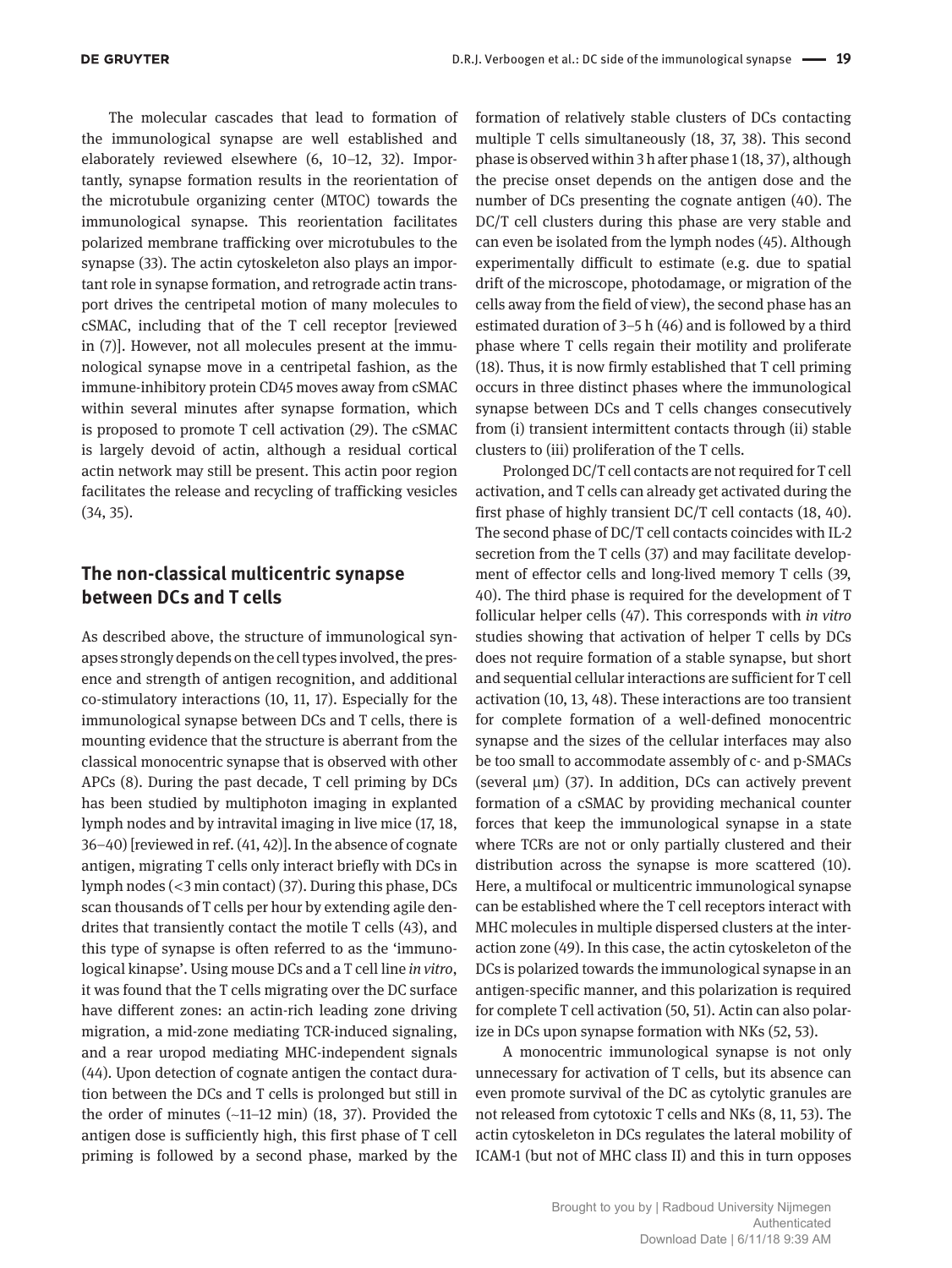forces of LFA-1 on the T cell surface which could inhibit cytolytic granule release (54). Indeed, it was shown that when cSMAC formation was delayed by a reduced lateral mobility of antibodies against CD3 incorporated in bilayers (as surrogate APC), this resulted in less signaling within the T cell (55). DCs not only counteract the centripetal forces conferred by the T cell cytoskeleton, but also receive signals themselves from T cells at the immunological synapse. Engagement of CD40L on the T cell with CD40 on the DC provides a pro-survival signal that protects the DC from undergoing apoptosis via the Akt1 pathway (8, 56). Moreover, the accumulation of tyrosine-phosphorylated proteins and of the lipid phosphatidylinositol 4,5-bisphosphate  $\left[\text{PI}(4,5)\text{P}_2\right]$  at the DC side of the immunological synapse indicates that active signaling occurs within the DC (56, 57). PI(4,5)P<sub>2</sub> has many functions in cellular signaling, cytoskeletal attachment and membrane trafficking (58), and its accumulation correlates with increased DC survival (57). In mouse, formation and stabilization of the immunological synapse as well as functional T cell priming depends on the small GTPases Rac1 and Rac2 (36), the Wiskott-Aldrich syndrome protein WASp (59, 60), and the mammalian diaphanous-related formins mDia (61). All these proteins have well established roles in actin polymerization, which further supports the role of the actin cytoskeleton in synapse formation. Similar to T cells (19, 22, 26), the activation of LFA-1 on the DCs stabilizes the immunological synapse and promotes T cell priming (62).

Nevertheless, it is still controversial whether DCs prevent the formation of a monocentric synapse, and some reports show that DCs and T cells form a monocentric synapse containing MHC molecules and Notchligands in the cSMAC at the DC side (63). This controversy likely relates to the precise type of immunological synapse formed. Antigen recognition from fully activated DCs by a primary naïve T cell likely results in a different type of synapse than observed with commonly used model systems that rely on immortalized cell lines, exogenously added antigenic peptides, allogenic interactions (T cells and DCs from two different donors) or superantigens (Figure 1). The activation state of the DC is also very important for both the structure and duration of the immunological synapse (14). The type of T cell matters as well, as we observed differences in synapse formation between DCs with a Jurkat T cell line compared to primary CD8<sup>+</sup> T lymphocytes. Both these T cells formed antigen specific synapses with DCs, as both were transfected with a recombinant TCR recognizing tumor antigen gp100 residues 280–288 (64). The Jurkat cells first spread on the surface of the DC followed by cellular contraction and remained stably attached  $($ >1 h; Figure 1A), which is reminiscent of

the formation of a monocentric synapse (19). Similar morphological steps of spreading followed by contraction of the T cells are frequently observed and well understood at the molecular level [reviewed in (32)]. In contrast, the behavior was completely different with primary T lymphocytes. There the DCs actively moved around the T cell indicating large structural rearrangements within the DCs (Figure 1B). This is in line with the finding that DCs can rearrange their actin cytoskeleton toward T cells in case of antigen recognition (51), but also shows that the type of T cell is a critical factor for eliciting such a rearrangement.

Interestingly, immunological synapses can have a three-dimensional structure. T cells can form pseudopodia that penetrate but do not disrupt the APC, a mechanism that was suggested to extend the contact area to facilitate screening for antigen in MHC molecules (12, 65). In this respect, it was noted that the T cell side of the immunological synapse morphologically and functionally resembles cilia formation [reviewed in ref. (4, 66)]. Similarly, DCs can form extensions called microvilli at the immunological synapse which contain a high density of co-stimulatory molecules and peptide loaded MHC complexes and this may also facilitate T cell activation (67).

## **Local membrane trafficking at the immunological synapse**

### **Polarized trafficking at the T cell side of the immunological synapse**

Membrane trafficking plays an important role in T cell effector functions, because it leads to surface display of TCRs and other membrane proteins, recycling of exhausted receptors, as well as to release of cytokines and chemokines at the immunological synapse. Most studies that deal with the immunological synapse looked at signaling and trafficking of molecules within the T cell. The best understood form of exocytosis at the immunological synapse is the release of cytolytic granules from CD8<sup>+</sup> T-cells and NKs. However, other types of cargo also undergo polarized membrane trafficking at the T cell side of the immunological synapse. For example, cytokines (e.g. IFNγ) and membrane receptors (TCR, ICAM-1) are delivered and/or recycled at the synapse (4, 6, 12, 26, 66, 68, 69). The polarized delivery of these molecules to the immunological synapse allows a more sensitive antigen presentation and/or promotes T cell effector functions, while preventing unwanted activation of other (immune) cells nearby. Membrane trafficking is well studied for the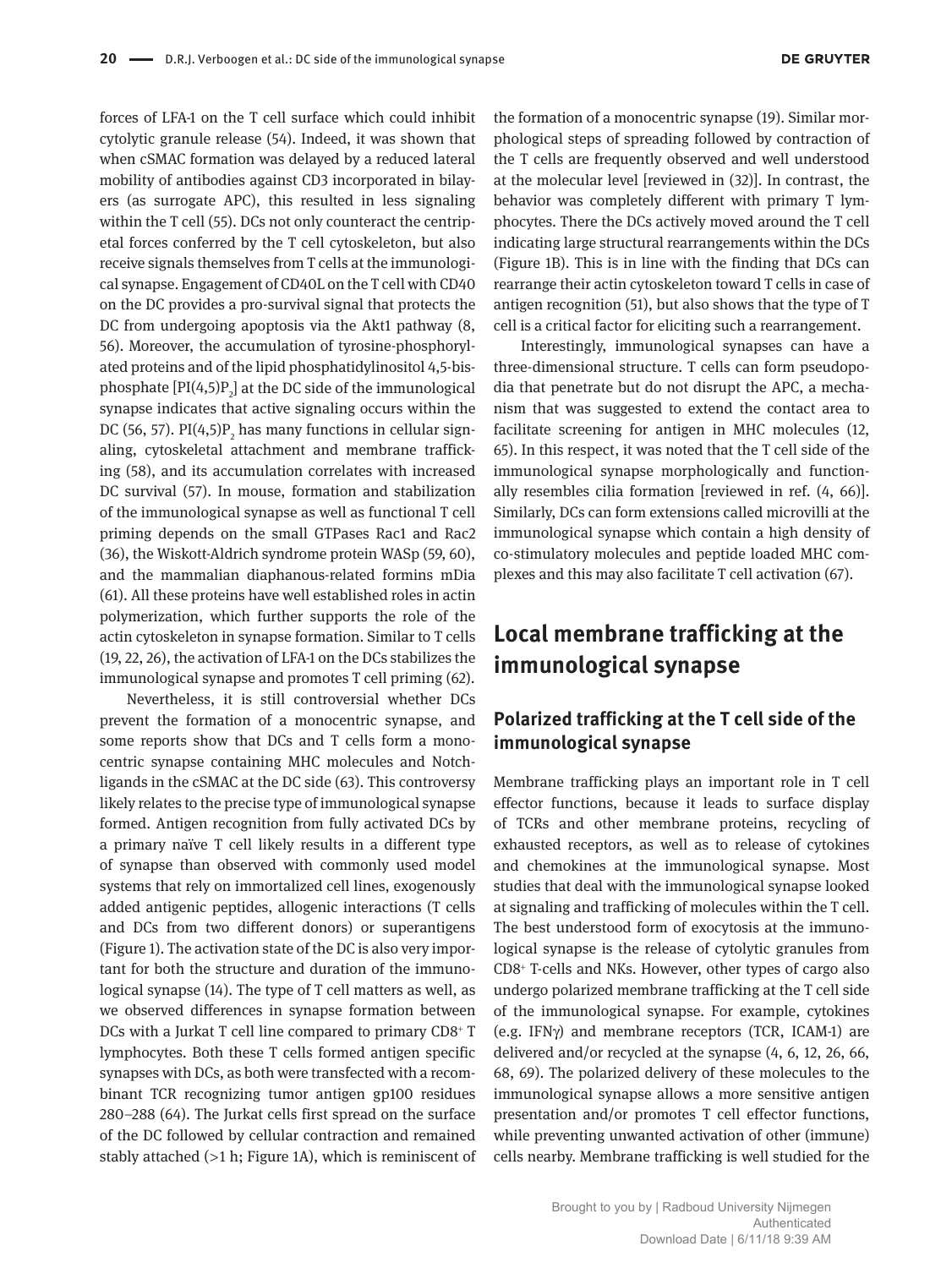#### A DC-Jurkat T cell



**Figure 1:** Structural differences in DC immunological synapses with Jurkat or primary T cells.

(A) An antigen specific synapse between a Jurkat T cell (red) and a DC differentiated from peripheral blood mononuclear cells (green). Jurkat T cells were heterologously expressing a TCR recognizing a tumor antigenic peptide (gp100 residues 280–288) (64). DCs were expressing the actin binding protein LifeAct fused to GFP (green), as described (108), and were loaded with an excess of antigenic gp100 peptide. The Jurkat T cells were labeled with a far-red fluorescent membrane marker (red). The bright F-actin rich structures in the DC are podosomes (marked with a yellow arrowhead for t = 5 min) (108). The upper row shows *z*-projections of confocal stacks recorded at the indicated time points after T cell addition. The lower row shows the schematic outline of the cells. Note that the Jurkat T cell first spreads out covering a large area of the DC surface and this is followed by cellular contraction. (B) Same as panel A, but now with primary CD8<sup>+</sup> T cells transfected with the same TCR recognizing tumor antigen from gp100 (64). Primary T cells are much smaller (~5–10 μm diameter) than Jurkat T cells (20–50 μm diameter). Note that with primary T cells, the DCs (but not the T cells) show large structural deformations and cover large areas of the surface of the T cells. Scale bar: 20 μm.

classical 'bulls eye' immunological synapse, where the TCR reaches the plasma membrane at the dSMAC and gets internalized for degradation and recycling at the cSMAC  $(23-25, 30)$ . At the secretory synapse of CD8+ T-cells and NKs, cytolytic granules are released at the cSMAC [reviewed in (4, 10, 32, 70)]. Thus, endocytosis and exocytosis in T cells can be spatially restrained to discrete areas of the immunological synapse.

The mechanism of release of cytotoxic granules at the immunological synapse from CD8<sup>+</sup> killer T cells and NKs towards the target cell is now well understood. Secretory vesicles are transported via the microtubular network by motor proteins towards the cSMAC of the cell membrane (33). This is followed by fusion of the vesicles with the plasma membrane, a process which is remarkably similar to neurotransmitter release from neurons and neuroendocrine cells [reviewed in ref. (5)]. Indeed, several studies have identified proteins participating in lytic granule release with functional and structural homology to those involved in neurotransmitter release. Examples include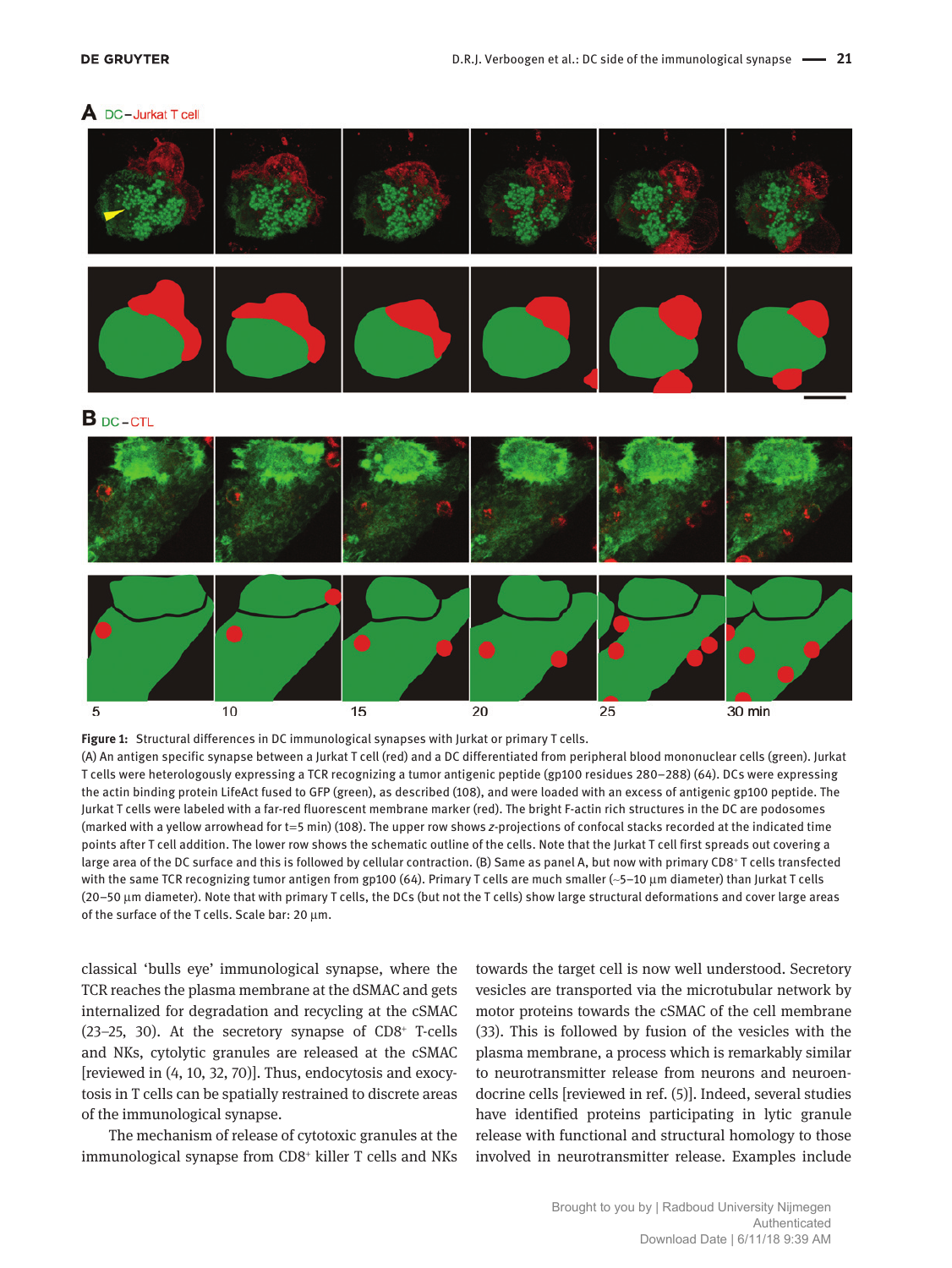the C2-type calcium sensor synaptotagmin-7 (71), which is a close homolog of the main calcium-trigger for neurotransmitter release synaptotagmin-1 (72), and the docking/ tethering proteins Munc18-2, Munc13-1 and Munc13-4 (73–76), which are homologous or identical to the tethering/docking factors of synaptic vesicles Munc18-1 and Munc13-1 (72). The similarity of lytic granule release with neurotransmitter release is even more apparent from the recent finding that the final membrane fusion step of lytic granule release is catalyzed by the SNARE protein VAMP2 (77). This is remarkable, because VAMP2, also called synaptobrevin-2, is very well known as the R-SNARE for neurotransmitter release (72). The role of VAMP2 in lytic granule release was previously missed because of the embryonically lethal phenotype of the VAMP2 knockout mouse (due to neurological defects) and because of the very low and transient expression of VAMP2 in cytotoxic T cells. This finding answers the long standing question of which R-SNARE catalyzes lytic granule release (5, 77, 78).

It is also known how the TCR reaches the dSMAC of the immunological synapse. The TCR traffics via recycling endosomal compartments that polarize towards the immunological synapse (66, 68). Membrane fusion is catalyzed by the SNARE proteins SNAP-23 and syntaxin-4 which cluster in the plasma membrane and likely interact with the SNARE protein VAMP3 in the TCR-containing trafficking vesicle (68, 79). Similar to VAMP2 described above, these SNAREs also have well-known roles outside the immune system. Syntaxin-4 and SNAP-23 catalyze constitutive exocytosis in many different cell types, but also catalyze forms of evoked release such as insulin secretion by β-cells and surface display of GLUT4 by adipocytes (80). Moreover, release of vesicular compartments containing the TCR subunit ζ and the adapter protein LAT at the immunological synapse depends on synaptotagmin-7 (69), which also plays a role in the delivery of lytic granules at the synapse (71). Thus, immunological synapses not only resemble neurological synapses morphologically (3), but also contain a similar or even identical protein machinery. Additionally, the formation of immunological synapses (and of neurological synapses) structurally and morphologically resembles ciliogenesis (4, 66), with the small GTPase Rab8 being involved in both processes (79).

### **Polarized trafficking at the DC side of the immunological synapse**

Although much less studied than the T cell side of the immunological synapse, polarized membrane trafficking occurs at the APC side as well. In DCs, MHC class I and II

(81–84) and the costimulatory molecule CD40 (85) can be locally trafficked to and presented at the immunological synapse. The local release of these molecules improves the efficiency of T cell activation and helps to explain how T-cells can detect as few as a handful [or even a single (86)] of MHC ligands among an abundance of endogenous peptide-bound MHC [reviewed in ref. (12)]. In addition, IL-12 is also locally released by the DC at the immunological synapse with T cells (87). IL-12 promotes a T helper 1 response, enhances the cytolytic activity of CD8<sup>+</sup> T cells and induces production of IFN-γ by T-cells. The polarized release of IL-12 was also observed at the immunological synapse between DCs and NKs (52, 53).

The intracellular sorting and trafficking of MHC class II in DCs is well understood [reviewed in (88–90)]. After assembly in the ER and Golgi, MHC class II bound to the inactivating Li fragment traffics to the plasma membrane. It then reaches the antigen processing compartment by endocytosis. In this compartment, which is of endosomal/ lysosomal nature and is called MIIC (MHC class II-containing compartment), MHC class II is activated by proteolytic degradation of the Li fragment and exchange with an antigenic peptide. In immature (i.e. inactivated) DCs from mice, a large fraction of MHC class II remains in MIIC. Upon DC maturation by cytokines and/or recognition of pathogens, tubular vesicles extend from MIIC towards the plasma membrane (83, 91–93). Vesicles bud off from these tubules for membrane fusion with the plasma membrane (91). Pathogen recognition by Toll-like receptors, such as TLR4, promotes tubulation and this process may (83) or may not (94) depend on the adapter protein MyD88. TLR-stimulated tubulation further requires the small GTPases Rab7 and Arl8b, as well as the effector proteins RILP, FYCO1 and SKIP, at least in macrophages (95). TLR induced tubulation of late endosomal compartments can also be observed in human DCs derived from blood monocytes (i.e. a commonly used DC model system) (84), but here a large fraction of peptide loaded MHC class II resides on the plasma membrane already in the immature state (Figure 2). Upon formation of an antigen-specific immunological synapse, the MIIC tubules can orientate selectively towards the immunological synapse in mouse DCs (81–83). This polarized MIIC tubulation is dependent on the clustering of signaling proteins, such as TCR and CD4, on the T cell surface and MHC class II on the DC surface, but also on the engagement of adhesion molecules such as LFA-1 with ICAMs (82).

Similar to the T cell side of the immunological synapse, the cytoskeleton plays a major role in the polarized trafficking of molecules to the DC side. Upon formation of an immunological synapse, the MTOC in DCs can reorient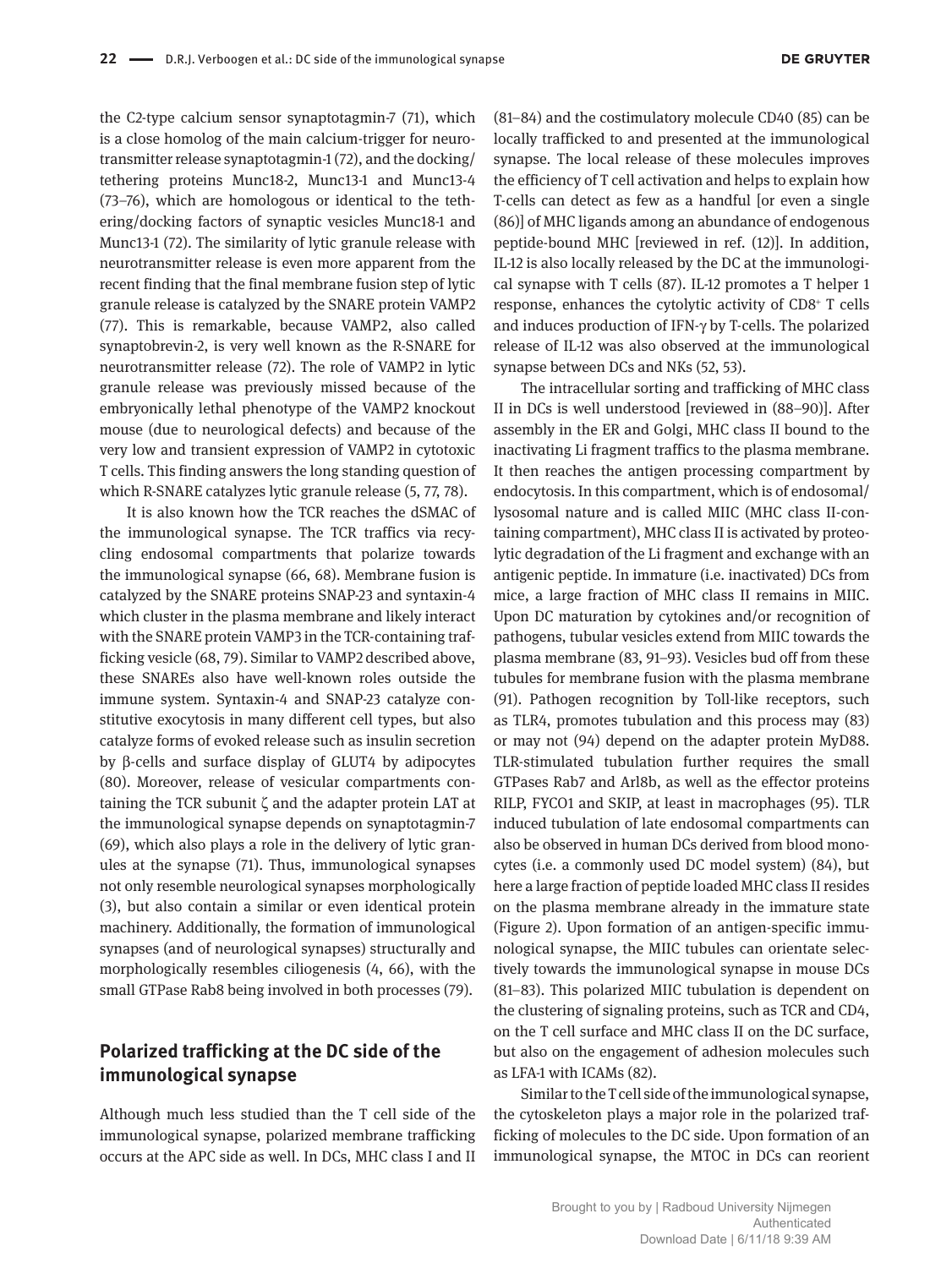

**Figure 2:** Surface display of peptide loaded MHC class II by both immature and mature human monocyte-derived DCs. Histogram with FACS data of MHC class II surface staining of DCs differentiated from peripheral blood mononuclear cells (with PE labeled antibody L243). Blue curve: inactivated DCs (immature). Orange curve: DCs stimulated overnight with 1  $\mu$ g ml<sup>-1</sup> of the TLR4 ligand LPS (mature DCs). Gray curve: isotype control (PE labeled mouse IgG2a). L243 does not bind to MHC class II with the invariant Li chain associated (109).

towards the T cell and this remodeling is mediated by the GTPase Cdc42 (87). MIIC tubules and other compartments of endosomal nature move over microtubules (84, 93, 94, 96), although MHC class II recruitment via actin has also been reported (97). The transport of IL-12, CD86 and ICAM-1 also depends on the microtubular cytoskeleton (26, 87, 98). As described above, the actin cytoskeleton of DCs rearranges upon antigen recognition in MHC class II and this is required for formation of a T cell activating synapse (50, 51). This actin reorganization is induced by LFA-1 interactions with ICAMs, which also induces MHC class II redistribution to the immunological synapse (27).

Recycling endosomes carrying MHC class I in human DCs were also shown to tubulate and to extend towards CD8<sup>+</sup> T cells upon formation of an antigen specific synapse and this was dependent on ICAM-1 engagement with LFA-1 (84). As mentioned above, co-stimulatory molecules, such as CD40 (85) and IL-12 (87), can also be recruited to the immunological synapse between DCs and T cells. Some co-stimulatory molecules may share their intracellular trafficking pathway with MHC, such as ICAM-1 and CD70, that may traffic via tubular MIIC to the plasma membrane (26, 96, 99). Other molecules do not traffic via MIIC to the plasma membrane such as the co-stimulatory receptor

CD86 (98). It remains an interesting possibility that IL-12 shares the same transport route with MHC class II and traffics to the immunological synapse in MIIC. How MHC class I and II, IL-12, CD40 and other stimulatory factors and adhesion molecules are finally released in a polarized fashion at the immunological synapse is still unknown. At the plasma membrane, peptide loaded MHC class II complexes are clustered in cholesterol dependent membrane domains, often referred to as lipid rafts (100–102). Clustering of MHC class II promotes screening for antigen peptides by TCR and thereby facilitates antigen presentation (100, 103–105). These membrane domains are already formed prior to the arrival of MHC class II at the immunological synapse (103, 105). MHC class II containing membrane domains are enriched in tetraspanins (CD63, CD82) that also traffic via tubular membrane structures (94, 104).

### **Expert opinion and outlook**

In this review we discussed polarized trafficking of cargo molecules to both the T cell (e.g. TCR, lytic granules) and DC (MHC class I and II, IL-12, CD40) sides of the immunological synapse (Figure 3). The T cell side of the immunological synapse is extensively studied and the mechanisms that underlie polarized trafficking are increasingly well understood. In contrast, how polarized trafficking to the DC side of the immunological synapse is achieved is still almost completely unknown. Studying polarized trafficking to the immunological synapse in DCs is technically challenging, because of the clear dependency on the precise types and activation states of the DC as well as of the T cell. Priming of naïve T cells by DCs requires a multitude of factors and, as we discussed, different cells or activation states can lead to a completely different structure of the synapse. This makes it imperative to work with primary cells, which are, however, very heterogeneous and difficult to study with conventional low-throughput microscopy based techniques. New highthroughput based techniques are clearly required to cope with this challenge such as the recently developed flow cytometry based technique that allows fast imaging of large numbers of immunological synapses (106).

As we discussed above, polarized release at the T cell side of the immunological synapse mechanistically resembles other forms of evoked release such as neurotransmitter release. Indeed, it is increasingly clear that all forms of evoked release in mammalian cells have a common evolutionary origin and consequently share many mechanistic similarities. It therefore seems reasonable to hypothesize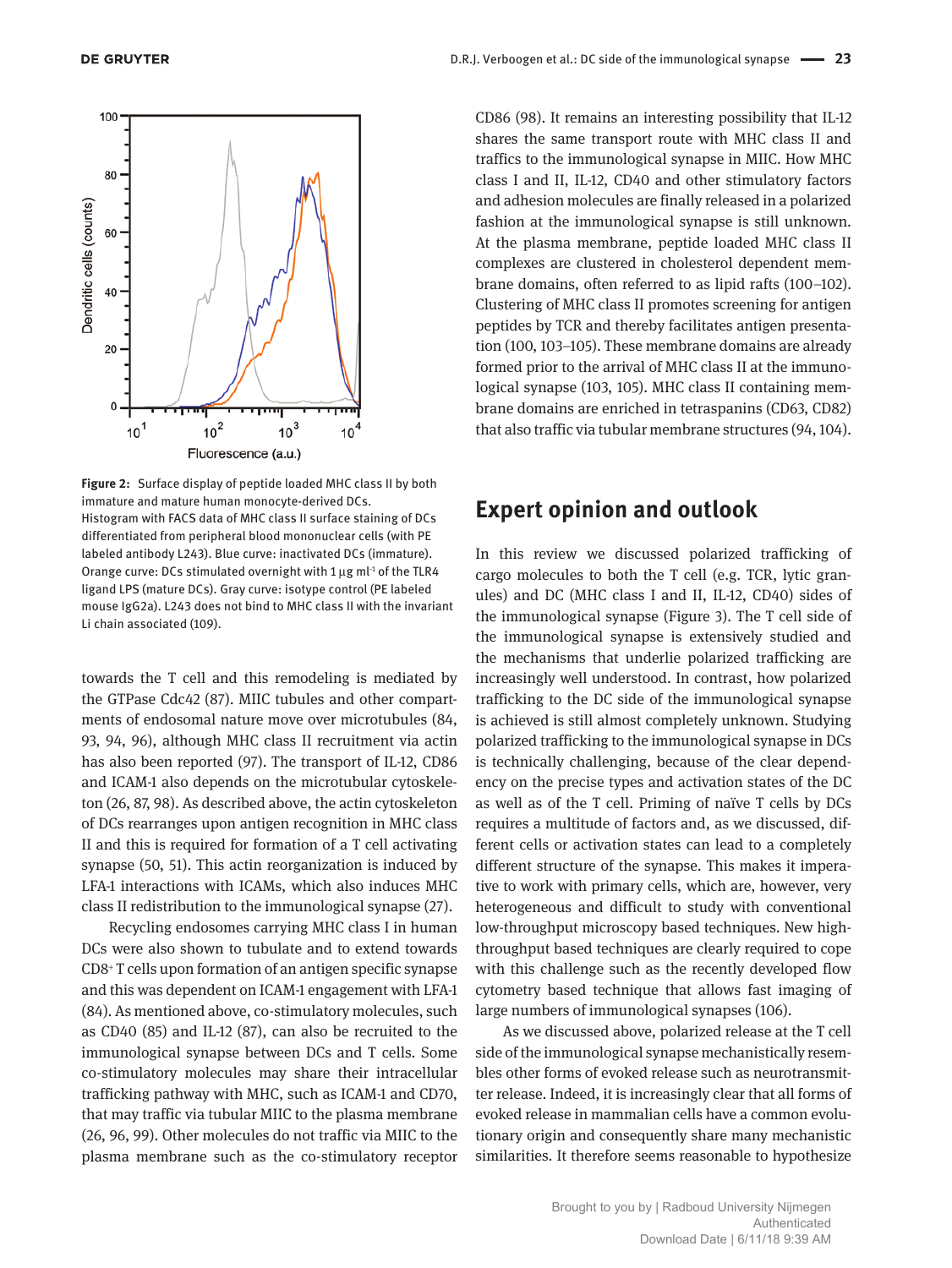

**Figure 3:** Scheme of membrane trafficking to the DC and T cell sides of the immunological synapse.

At the T cell side, lytic granules containing granzyme and perforin, but also vesicles containing cargo, such as TCR and IFNγ, traffic to the synapse in a highly polarized fashion. Similarly, vesicles and/ or tubulovesicular structures carrying molecular cargo, such as MHC class I and II, CD40 and IL-12, specifically traffic to the DC side of the immunological synapse as well. We hypothesize IL-12 traffics in MIIC, but this is still unknown; see text for details.

that polarized release at the DC side of the immunological synapse will also share many structural and mechanistic similarities to polarized release at the T cell side. In this respect, it would be interesting to more systematically study the role in DCs of signaling molecules and metabolites with well-known roles at the T cell side of the immunological synapse, such as the small GTPases RhoA, Rac and Rap1, kinases such as PKC, and metabolites such as cAMP and calcium which can all be measured with FRET probes (107). As we discussed above, our understanding of release at the T cell side was propelled by the development of supported bilayers as surrogate APC. This system, with the artificial bilayers carrying MHC (or antibodies against TCR) and the adhesion molecule ICAM-1, allowed not only to study synapse formation in well-defined conditions, but also to address the structure of the synapse with high resolution microscopy and without interference from the APC. For these same reasons, reversing this model, thus reconstituting TCR and LFA-1 in planar model membranes

for synapse formation with DCs, would be a very powerful tool for elucidating the mechanisms of polarized trafficking to the immunological synapse in DCs.

It bears no question that a better understanding of the mechanism of polarized trafficking to the immunological synapse in DCs is not only of fundamental importance for the field of immunology, but also has large therapeutic potential. A functional immunological synapse between DCs and naïve T cells is essential to mount functional T cell responses, and is thereby vital for the induction of an adaptive immune response and for homeostasis of self-tolerance. Any mechanistic insight in this process will therefore uncover important potential targets for the development of new immunostimulatory or immunosuppressive drugs to combat a wide variety of diseases such as infection, cancer and auto-immune diseases.

**Acknowledgments:** G.v.d.B. is funded by a Hypatia fellowship from the Radboud University Medical Center and is the recipient of a Starting Grant from the European Research Council (ERC) under the European Union's Seventh Framework Programme (Grant Agreement Number 336479), a Career Development Award from the Human Frontier Science Program and a grant from the Netherlands Organization for Scientific Research (NWO-ALW VIDI 864.14.001).

### **References**

- 1. Chaplin DD. Overview of the immune response. J Allergy Clin Immunol 2010; 125: S3–23.
- 2. Norcross MA. A synaptic basis for T-lymphocyte activation. Ann Immunol (Paris) 1984; 135D: 113–34.
- 3. Dustin ML. Signaling at neuro/immune synapses. J Clin Invest 2012; 122: 1149–55.
- 4. Griffiths GM, Tsun A, Stinchcombe JC. The immunological synapse: a focal point for endocytosis and exocytosis. J Cell Biol 2010; 189: 397–406.
- 5. Becherer U, Medart MR, Schirra C, Krause E, Stevens D, Rettig J. Regulated exocytosis in chromaffin cells and cytotoxic T lymphocytes: how similar are they? Cell Calcium 2012; 52: 303–12.
- 6. Angus KL, Griffiths GM. Cell polarisation and the immunological synapse. Curr Opin Cell Biol 2013; 25: 85–91.
- 7. Ritter AT, Angus KL, Griffiths GM. The role of the cytoskeleton at the immunological synapse. Immunol Rev 2013; 256: 107–17.
- 8. Rodríguez-Fernández JL, Riol-Blanco L, Delgado-Martín C. What is the function of the dendritic cell side of the immunological synapse? Sci Signal 2010; 3: re2.
- 9. Guermonprez P, Valladeau J, Zitvogel L, Théry C, Amigorena S. Antigen presentation and T cell stimulation by dendritic cells. Annu Rev Immunol 2002; 20: 621–67.
- 10. Friedl P, den Boer AT, Gunzer M. Tuning immune responses: diversity and adaptation of the immunological synapse. Nat Rev Immunol 2005; 5: 53.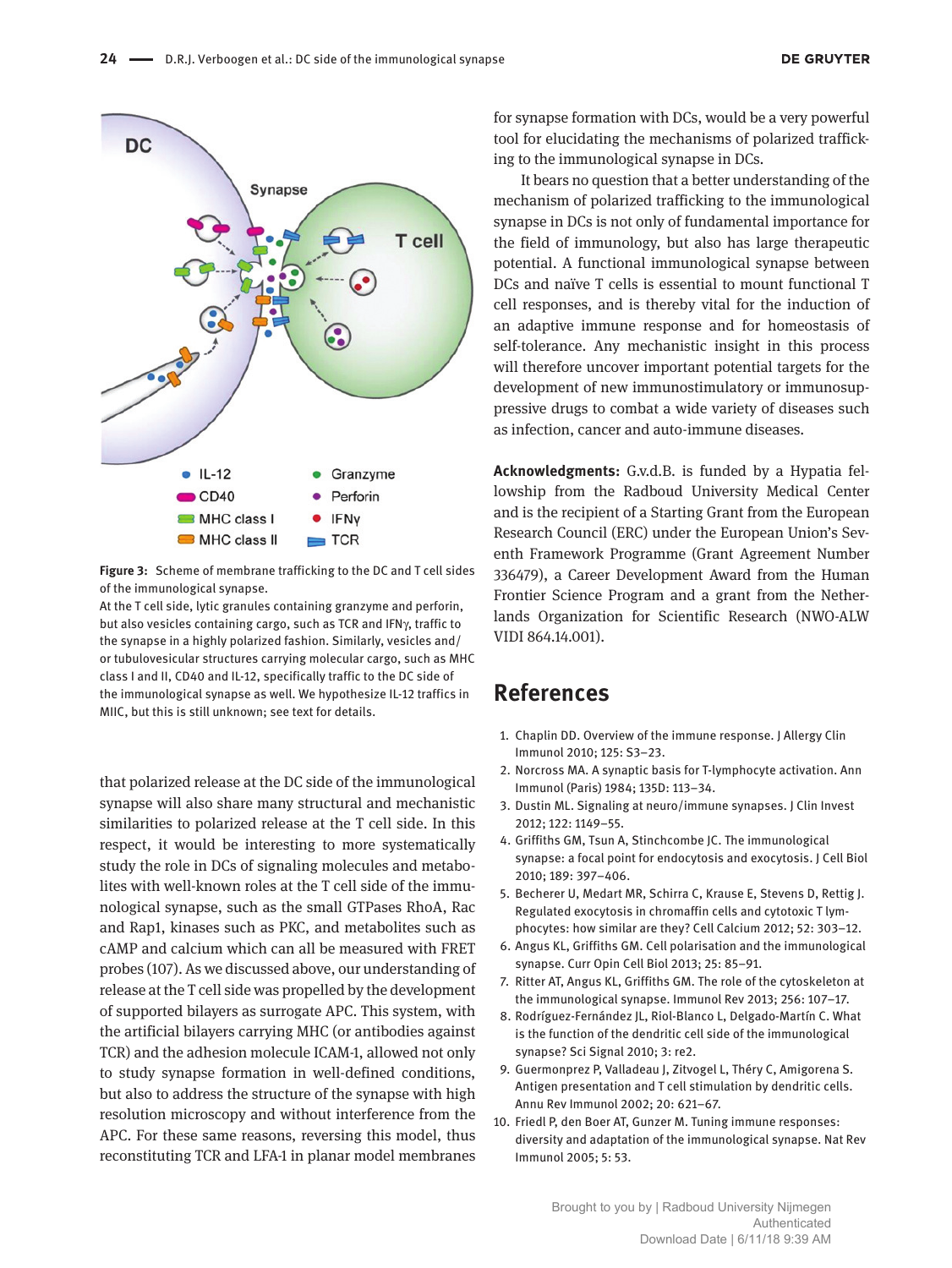- 11. Thauland TJ, Parker DC. Diversity in immunological synapse structure. Immunology 2010; 131: 466–72.
- 12. Xie J, Tato CM, Davis MM. How the immune system talks to itself: the varied role of synapses. Immunol Rev 2013; 251: 65–79.
- 13. Gérard A, Beemiller P, Friedman RS, Jacobelli J, Krummel MF. Evolving immune circuits are generated by flexible, motile, and sequential immunological synapses. Immunol Rev 2013; 251: 80–96.
- 14. Benvenuti F, Lagaudrière-Gesbert C, Grandjean I, Jancic C, Hivroz C, Trautmann A, Lantz O, Amigorena S. Dendritic cell maturation controls adhesion, synapse formation, and the duration of the interactions with naive T lymphocytes. J Immunol 2004; 172: 292–301.
- 15. Guy CS, Vignali KM, Temirov J, Bettini ML, Overacre AE, Smeltzer M, Zhang H, Huppa JB, Tsai YH, Lobry C, Xie J, Dempsey PJ, Crawford HC, Aifantis I, Davis MM, Vignali DA. Distinct TCR signaling pathways drive proliferation and cytokine production in T cells. Nat Immunol 2013; 14: 262–70.
- 16. Stinchcombe JC, Bossi G, Booth S, Griffiths GM. The immunological synapse of CTL contains a secretory domain and membrane bridges. Immunity 2001; 15: 751–61.
- 17. Azar GA, Lemaître F, Robey EA, Bousso P. Subcellular dynamics of T cell immunological synapses and kinapses in lymph nodes. Proc Natl Acad Sci USA 2010; 107: 3675–80.
- 18. Mempel TR, Henrickson SE, Von Andrian UH. T-cell priming by dendritic cells in lymph nodes occurs in three distinct phases. Nature 2004; 427: 154–9.
- 19. Grakoui A, Bromley SK, Sumen C, Davis MM, Shaw AS, Allen PM, Dustin ML. The immunological synapse: a molecular machine controlling T cell activation. Science 1999; 285: 221–7.
- 20. Dustin ML. Supported bilayers at the vanguard of immune cell activation studies. J Struct Biol 2009; 168: 152–60.
- 21. Rossy J, Pageon SV, Davis DM, Gaus K. Super-resolution microscopy of the immunological synapse. Curr Opin Immunol 2013; 25: 307–12.
- 22. Monks CR, Freiberg BA, Kupfer H, Sciaky N, Kupfer A. Threedimensional segregation of supramolecular activation clusters in T cells. Nature 1998; 395: 82–6.
- 23. Varma R, Campi G, Yokosuka T, Saito T, Dustin ML. T cell receptor-proximal signals are sustained in peripheral microclusters and terminated in the central supramolecular activation cluster. Immunity 2006; 25: 117–27.
- 24. Saito T, Yokosuka T. Immunological synapse and microclusters: the site for recognition and activation of T cells. Curr Opin Immunol 2006; 18: 305–13.
- 25. Yokosuka T, Sakata-Sogawa K, Kobayashi W, Hiroshima M, Hashimoto-Tane A, Tokunaga M, Dustin ML, Saito T. Newly generated T cell receptor microclusters initiate and sustain T cell activation by recruitment of Zap70 and SLP-76. Nat Immunol 2005; 6: 1253–62.
- 26. Jo JH, Kwon MS, Choi HO, Oh HM, Kim HJ, Jun CD. Recycling and LFA-1-dependent trafficking of ICAM-1 to the immunological synapse. J Cell Biochem 2010; 111: 1125–37.
- 27. de la Fuente H, Mittelbrunn M, Sanchez-Martin L, Vicente-Manzanares M, Lamana A, Pardi R, Cabañas C, Sánchez-Madrid F. Synaptic clusters of MHC class II molecules induced on DCs by adhesion molecule-mediated initial T-cell scanning. Mol Biol Cell 2005; 16: 3314–22.
- 28. Allenspach EJ, Cullinan P, Tong J, Tang Q, Tesciuba AG, Cannon JL, Takahashi SM, Morgan R, Burkhardt JK, Sperling AI. ERM-dependent movement of CD43 defines a novel protein complex distal to the immunological synapse. Immunity 2001; 15: 739–50.
- 29. Freiberg BA, Kupfer H, Maslanik W, Delli J, Kappler J, Zaller DM, Kupfer A. Staging and resetting T cell activation in SMACs. Nat Immunol 2002; 3: 911–7.
- 30. Campi G, Varma R, Dustin ML. Actin and agonist MHC-peptide complex-dependent T cell receptor microclusters as scaffolds for signaling. J Exp Med 2005; 202: 1031–6.
- 31. Stinchcombe JC, Majorovits E, Bossi G, Fuller S, Griffiths GM. Centrosome polarization delivers secretory granules to the immunological synapse. Nature 2006; 443: 462–5.
- 32. Soares H, Lasserre R, Alcover A. Orchestrating cytoskeleton and intracellular vesicle traffic to build functional immunological synapses. Immunol Rev 2013; 256: 118–32.
- 33. Kurowska M, Goudin N, Nehme NT, Court M, Garin J, Fischer A, de Saint Basile G, Ménasché G. Terminal transport of lytic granules to the immune synapse is mediated by the kinesin-1/Slp3/ Rab27a complex. Blood 2012; 119: 3879–89.
- 34. Brown AC, Oddos S, Dobbie IM, Alakoskela JM, Parton RM, Eissmann P, Neil MA, Dunsby C, French PM, Davis I, Davis DM. Remodelling of cortical actin where lytic granules dock at natural killer cell immune synapses revealed by super-resolution microscopy. PLoS Biol 2011; 9: e1001152.
- 35. Rak GD, Mace EM, Banerjee PP, Svitkina T, Orange JS. Natural killer cell lytic granule secretion occurs through a pervasive actin network at the immune synapse. PLoS Biol 2011; 9: e1001151.
- 36. Benvenuti F, Hugues S, Walmsley M, Ruf S, Fetler L, Popoff M, Tybulewicz VL, Amigorena S. Requirement of Rac1 and Rac2 expression by mature dendritic cells for T cell priming. Science 2004; 305: 1150–3.
- 37. Miller MJ, Safrina O, Parker I, Cahalan MD. Imaging the single cell dynamics of CD4+ T cell activation by dendritic cells in lymph nodes. J Exp Med 2004; 200: 847–56.
- 38. Shakhar G, Lindquist RL, Skokos D, Dudziak D, Huang JH, Nussenzweig MC, Dustin ML. Stable T cell-dendritic cell interactions precede the development of both tolerance and immunity *in vivo*. Nat Immunol 2005; 6: 707–14.
- 39. Katzman SD, O'Gorman WE, Villarino AV, Gallo E, Friedman RS, Krummel MF, Nolan GP, Abbas AK. Duration of antigen receptor signaling determines T-cell tolerance or activation. Proc Natl Acad Sci USA 2010; 107: 18085–90.
- 40. Henrickson SE, Perro M, Loughhead SM, Senman B, Stutte S, Quigley M, Alexe G, Iannacone M, Flynn MP, Omid S, Jesneck JL, Imam S, Mempel TR, Mazo IB, Haining WN, von Andrian UH. Antigen availability determines CD8<sup>+</sup> T cell-dendritic cell interaction kinetics and memory fate decisions. Immunity 2013; 39: 496–507.
- 41. Cahalan MD, Parker I. Close encounters of the first and second kind: T-DC and T-B interactions in the lymph node. Semin Immunol 2005; 17: 442–51.
- 42. Germain RN, Robey EA, Cahalan MD. A decade of imaging cellular motility and interaction dynamics in the immune system. Science 2012; 336: 1676–81.
- 43. Miller MJ, Hejazi AS, Wei SH, Cahalan MD, Parker I. T cell repertoire scanning is promoted by dynamic dendritic cell behavior and random T cell motility in the lymph node. Proc Natl Acad Sci USA 2004; 101: 998–1003.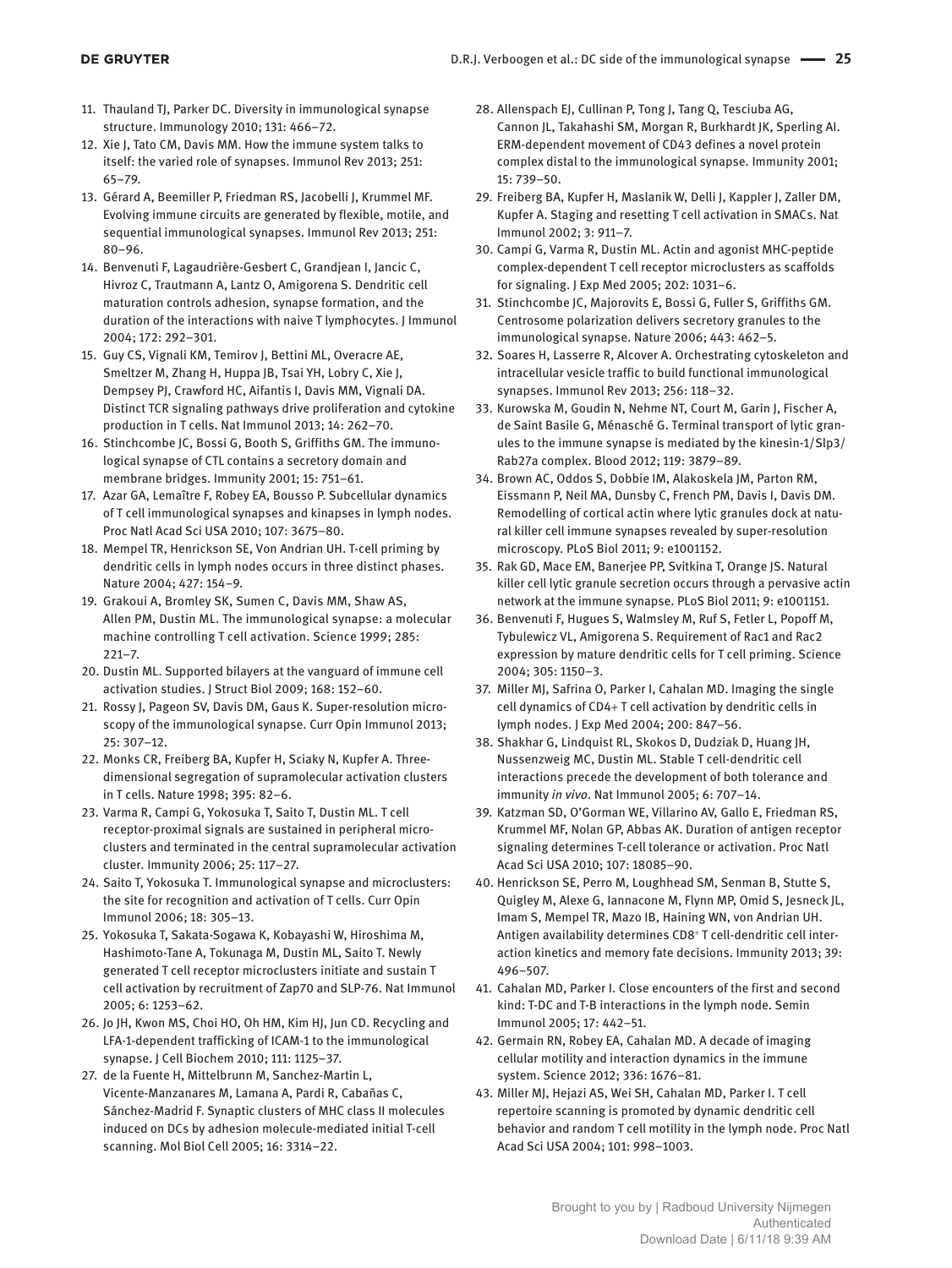- 44. Storim J, Bröcker EB, Friedl P. A dynamic immunological synapse mediates homeostatic TCR-dependent and -independent signaling. Eur J Immunol 2010; 40: 2741–50.
- 45. Hommel M, Kyewski B. Dynamic changes during the immune response in T cell-antigen-presenting cell clusters isolated from lymph nodes. J Exp Med 2003; 197: 269–80.
- 46. Beltman JB, Henrickson SE, von Andrian UH, de Boer RJ, Marée AF. Towards estimating the true duration of dendritic cell interactions with T cells. J Immunol Methods 2009; 347: 54–69.
- 47. Benson RA, MacLeod MK, Hale BG, Patakas A, Garside P, Brewer JM. Antigen presentation kinetics control T cell/dendritic cell interactions and follicular helper T cell generation *in vivo*. eLife 2015; 10: 4.
- 48. Gunzer M, Schäfer A, Borgmann S, Grabbe S, Zänker KS, Bröcker EB, Kämpgen E, Friedl P. Antigen presentation in extracellular matrix: interactions of T cells with dendritic cells are dynamic, short lived, and sequential. Immunity 2000; 13: 323–32.
- 49. Brossard C, Feuillet V, Schmitt A, Randriamampita C, Romao M, Raposo G, Trautmann A. Multifocal structure of the T cell – dendritic cell synapse. Eur J Immunol 2005; 35: 1741–53.
- 50. Al-Alwan M, Rowden G, Colp P, Bunker J, West K. The dendritic cell cytoskeleton is critical for the formation of the immunological synapse. J Invest Dermat 2001; 117: 1452–6.
- 51. Al-Alwan MM, Liwski RS, Haeryfar SMM, Baldridge WH, Hoskin DW. Cutting edge: dendritic cell actin cytoskeletal polarization during immunological synapse formation is highly antigen-dependent. J Immunol 2003; 171: 4479–83.
- 52. Borg C, Jalil A, Laderach D, Maruyama K, Wakasugi H, Charrier S, Ryffel B, Cambi A, Figdor C, Vainchenker W, Galy A, Caignard A, Zitvogel L. NK cell activation by dendritic cells (DCs) requires the formation of a synapse leading to IL-12 polarization in DCs. Blood 2004; 104: 3267–75.
- 53. Barreira da Silva R, Graf C, Münz C. Cytoskeletal stabilization of inhibitory interactions in immunologic synapses of mature human dendritic cells with natural killer cells. Blood 2011; 118: 6487–98.
- 54. Comrie WA, Li S, Boyle S, Burkhardt JK. The dendritic cell cytoskeleton promotes T cell adhesion and activation by constraining ICAM-1 mobility. J Cell Biol 2015; 208: 457–73.
- 55. Hsu CJ, Hsieh WT, Waldman A, Clarke F, Huseby ES, Burkhardt JK, Baumgart T. Ligand mobility modulates immunological synapse formation and T cell activation. PLoS One 2012; 7: e32398.
- 56. Riol-Blanco L, Delgado-Martín C, Sánchez-Sánchez N, Alonso-C LM, Gutiérrez-López MD, Del Hoyo GM, Navarro J, Sánchez-Madrid F, Cabañas C, Sánchez-Mateos P, Rodríguez-Fernández JL. Immunological synapse formation inhibits, via NF-κB and FOXO1, the apoptosis of dendritic cells. Nat Immunol 2009; 10: 753–60.
- 57. Fooksman DR, Shaikh SR, Boyle S, Edidin M. Cutting edge: phosphatidylinositol 4,5-bisphosphate concentration at the APC side of the immunological synapse is required for effector T cell function. J Immunol 2009; 182: 5179–82.
- 58. Van den Bogaart G, Ter Beest M. Domains of phosphoinositides in the plasma membrane. In: Cambi A, Lidke, DS, editors. Cell membrane nanodomains: from biochemistry to nanoscopy. Boca Raton, USA: CRC Press, Taylor & Francis Group, 2015: 173–98.
- 59. Bouma G, Burns S, Thrasher AJ. Impaired T-cell priming *in vivo* resulting from dysfunction of WASp-deficient dendritic cells. Blood 2007; 110: 4278–84.
- 60. Pulecio J, Tagliani E, Scholer A, Prete F, Fetler L, Burrone OR, Benvenuti F. Expression of Wiskott-Aldrich syndrome protein in dendritic cells regulates synapse formation and activation of naive CD8<sup>+</sup> T cells. J Immunol 2008; 181: 1135–42.
- 61. Tanizaki H, Egawa G, Inaba K, Honda T, Nakajima S, Moniaga CS, Otsuka A, Ishizaki T, Tomura M, Watanabe T, Miyachi Y, Narumiya S, Okada T, Kabashima K. Rho-mDia1 pathway is required for adhesion, migration, and T-cell stimulation in dendritic cells. Blood 2010; 116: 5875–84.
- 62. Balkow S, Heinz S, Schmidbauer P, Kolanus W, Holzmann B, Grabbe S, Laschinger M. LFA-1 activity state on dendritic cells regulates contact duration with T cells and promotes T-cell priming. Blood 2010; 116: 1885–94.
- 63. Luty WH, Rodeberg D, Parness J, Vyas YM. Antiparallel segregation of notch components in the immunological synapse directs reciprocal signaling in allogeneic Th:DC conjugates. J Immunol 2007; 179: 819–29.
- 64. Schaft N, Lankiewicz B, Gratama JW, Bolhuis RL, Debets R. Flexible and sensitive method to functionally validate tumorspecific receptors via activation of NFAT. J Immunol Methods 2003; 280: 13–24.
- 65. Ueda H, Morphew MK, McIntosh JR, Davis MM. CD4<sup>+</sup> T-cell synapses involve multiple distinct stages. Proc Natl Acad Sci USA 2011; 108: 17099–104.
- 66. Finetti F, Baldari CT. Compartmentalization of signaling by vesicular trafficking: a shared building design for the immune synapse and the primary cilium. Immunol Rev 2013; 251: 97–112.
- 67. Fisher PJ, Bulur PA, Vuk-Pavlovic S, Prendergast FG, Dietz AB. Dendritic cell microvilli: a novel membrane structure associated with the multifocal synapse and T-cell clustering. Blood 2008; 112: 5037–45.
- 68. Das V, Nal B, Dujeancourt A, Thoulouze MI, Galli T, Roux P, Dautry-Varsat A, Alcover A. Activation-induced polarized recycling targets T cell antigen receptors to the immunological synapse: involvement of SNARE complexes. Immunity 2004; 20: 577–88.
- 69. Soares H, Henriques R, Sachse M, Ventimiglia L, Alonso MA, Zimmer C, Thoulouze MI, Alcover A. Regulated vesicle fusion generates signaling nanoterritories that control T cell activation at the immunological synapse. J Exp Med 2013; 210: 2415–33.
- 70. Bossi G, Trambas C, Booth S, Clark R, Stinchcombe J, Griffiths GM. The secretory synapse: the secrets of a serial killer. Immunol Rev 2002; 189: 152–60.
- 71. Fowler KT, Andrews NW, Huleatt JW. Expression and function of synaptotagmin VII in CTLs. J Immunol 2007; 178: 1498–504.
- 72. Jahn R, Fasshauer D. Molecular machines governing exocytosis of synaptic vesicles. Nature 2012; 490: 201–7.
- 73. Feldmann J, Callebaut I, Raposo G, Certain S, Bacq D, Dumont C, Lambert N, Ouachée-Chardin M, Chedeville G, Tamary H, Minard-Colin V, Vilmer E, Blanche S, Le Deist F, Fischer A, de Saint Basile G. Munc13-4 is essential for cytolytic granules fusion and is mutated in a form of familial hemophagocytic lymphohistiocytosis (FHL3). Cell 2003; 115: 461–73.
- 74. Ménager MM, Ménasché G, Romao M, Knapnougel P, Ho CH, Garfa M, Raposo G, Feldmann J, Fischer A, de Saint Basile G. Secretory cytotoxic granule maturation and exocytosis require the effector protein hMunc13-4. Nat Immunol 2007; 8: 257–67.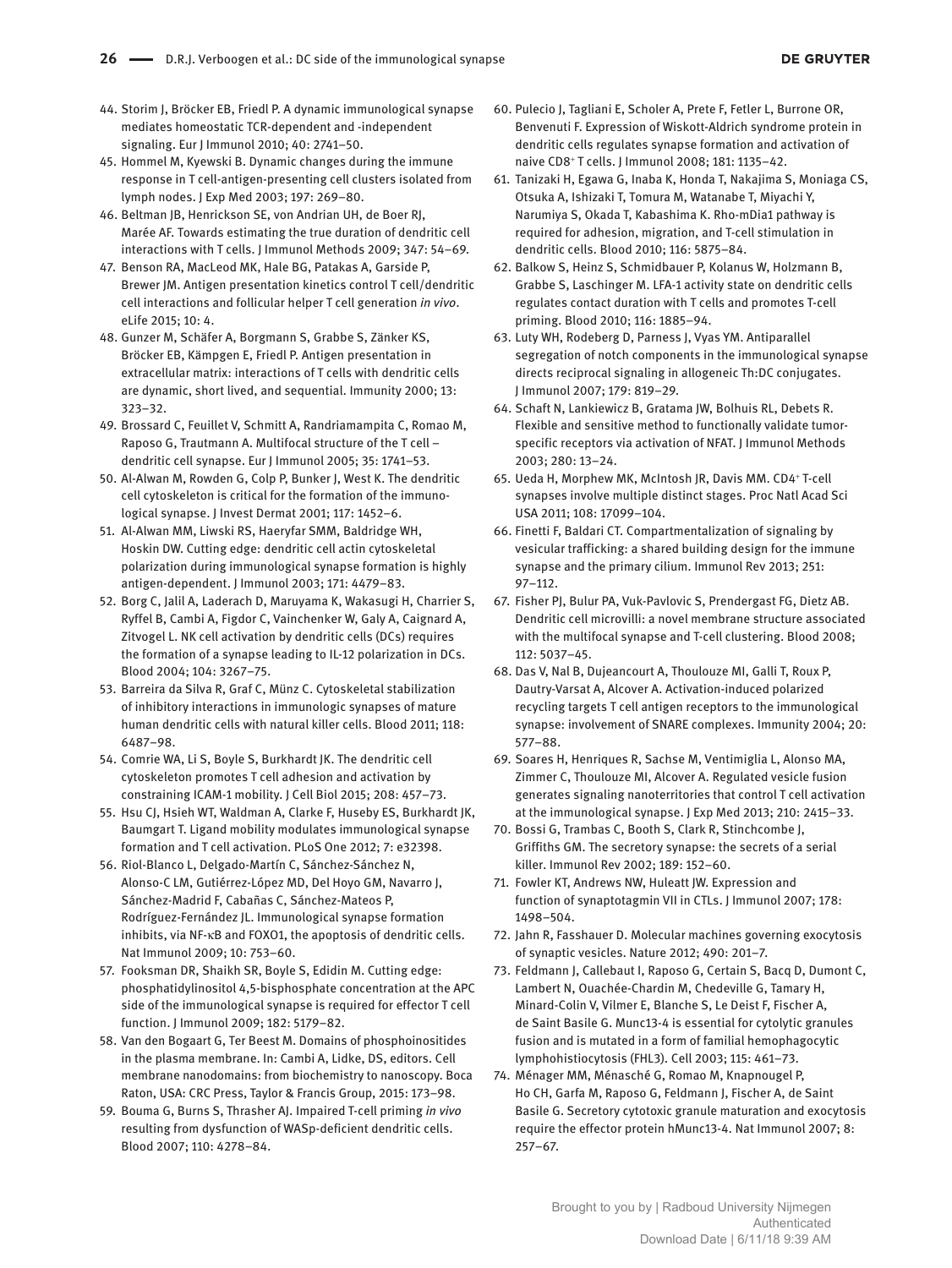- 75. Côte M, Ménager MM, Burgess A, Mahlaoui N, Picard C, Schaffner C, Al-Manjomi F, Al-Harbi M, Alangari A, Le Deist F, Gennery AR, Prince N, Cariou A, Nitschke P, Blank U, El-Ghazali G, Ménasché G, Latour S, Fischer A, de Saint Basile G. Munc18-2 deficiency causes familial hemophagocytic lymphohistiocytosis type 5 and impairs cytotoxic granule exocytosis in patient NK cells. J Clin Invest 2009; 119: 3765–73.
- 76. Dudenhöffer-Pfeifer M, Schirra C, Pattu V, Halimani M, Maier-Peuschel M, Marshall MR, Matti U, Becherer U, Dirks J, Jung M, Lipp P, Hoth M, Sester M, Krause E, Rettig J. Different Munc13 isoforms function as priming factors in lytic granule release from murine cytotoxic T lymphocytes. Traffic 2013; 14: 798–809.
- 77. Matti U, Pattu V, Halimani M, Schirra C, Krause E, Liu Y, Weins L, Chang HF, Guzman R, Olausson J, Freichel M, Schmitz F, Pasche M, Becherer U, Bruns D, Rettig I, Synaptobrevin 2 is the v-SNARE required for cytotoxic T-lymphocyte lytic granule fusion. Nat Comm 2013; 4: 1439.
- 78. Pattu V, Qu B, Schwarz EC, Strauss B, Weins L, Bhat SS, Halimani M, Marshall M, Rettig J, Hoth M. SNARE protein expression and localization in human cytotoxic T lymphocytes. Eur J Immunol 2012; 42: 470–5.
- 79. Finetti F, Patrussi L, Galgano D, Cassioli C, Perinetti G, Pazour GJ, Baldari CT. The small GTPase Rab8 interacts with VAMP-3 to regulate the delivery of recycling TCRs to the immune synapse. J Cell Sci 2015; 128: 2541–52.
- 80. Jewell JL, Oh E, Thurmond DC. Exocytosis mechanisms underlying insulin release and glucose uptake: conserved roles for Munc18c and syntaxin 4. Am J Physiol Regul Integr Comp Physiol 2010; 298: R517–31.
- 81. Boes M, Cerny J, Massol R, Op den Brouw M, Kirchhausen T, Chen J, Ploegh HL. T-cell engagement of dendritic cells rapidly rearranges MHC class II transport. Nature 2002; 418: 983–8.
- 82. Bertho N, Cerny J, Kim YM, Fiebiger E, Ploegh H, Boes M. Requirements for T cell-polarized tubulation of class II+ compartments in dendritic cells. J Immunol 2003; 171: 5689–96.
- 83. Boes M, Bertho N, Cerny J, den Brouw MO, Kirchhausen T, Ploegh H. T cells induce extended class II MHC compartments in dendritic cells in a toll-like receptor-dependent manner. J Immunol 2003; 171: 4081–8.
- 84. Compeer EB, Flinsenberg TW, Boon L, Hoekstra ME, Boes M. Tubulation of endosomal structures in human dendritic cells by Toll-like receptor ligation and lymphocyte contact accompanies antigen cross-presentation. J Biol Chem 2014; 289: 520–8.
- 85. Foster N, Turnbull EL, Macpherson G. Migrating lymph dendritic cells contain intracellular CD40 that is mobilized to the immunological synapse during interactions with antigenspecific T lymphocytes. J Immunol 2012; 189: 5632–7.
- 86. Huang J, Brameshuber M, Zeng X, Xie J, Li QJ, Chien YH, Valitutti S, Davis MM. A single peptide-major histocompatibility complex ligand triggers digital cytokine secretion in CD4<sup>+</sup> T cells. Immunity 2013; 39: 846–57.
- 87. Pulecio J, Petrovic J, Prete F, Chiaruttini G, Lennon-Dumenil A-M, Desdouets C, Gasman S, Burrone OR, Benvenuti F. Cdc42 mediated MTOC polarization in dendritic cells controls targeted delivery of cytokines at the immune synapse. J Exp Med 2010; 207: 2719–32.
- 88. Rocha N, Neefjes J. MHC class II molecules on the move for successful antigen presentation. EMBO J 2008; 27: 1–5.
- 89. Berger AC, Roche PA. MHC class II transport at a glance. J Cell Sci 2009; 122: 1–4.
- 90. Neefjes J, Jongsma ML, Paul P, Bakke O. Towards a systems understanding of MHC class I and MHC class II antigen presentation. Nat Rev Immunol 2011; 11: 823–36.
- 91. Kleijmeer M, Ramm G, Schuurhuis D, Griffith J, Rescigno M, Ricciardi-Castagnoli P, Rudensky AY, Ossendorp F, Melief CJ, Stoorvogel W, Geuze HJ. Reorganization of multivesicular bodies regulates MHC class II antigen presentation by dendritic cells. J Cell Biol 2001; 155: 53–63.
- 92. Chow A, Toomre D, Garrett W, Mellman I. Dendritic cell maturation triggers retrograde MHC class II transport from lysosomes to the plasma membrane. Nature 2002; 418: 988–94.
- 93. van Nispen tot Pannerden HE, Geerts WJ, Kleijmeer MJ, Heijnen HF. Spatial organization of the transforming MHC class II compartment. Biol Cell 2010; 102: 581–91.
- 94. Vyas JM, Kim Y-M, Artavanis-Tsakonas K, Love JC, Van der Veen AG, Ploegh HL. Tubulation of class II MHC compartments is microtubule dependent and involves multiple endolysosomal membrane proteins in primary dendritic cells. J Immunol 2007; 178: 7199–210.
- 95. Mrakovic A, Kay JG, Furuya W, Brumell JH, Botelho RJ. Rab7 and Arl8 GTPases are necessary for lysosome tubulation in macrophages. Traffic 2012; 13: 1667–79.
- 96. Keller AM, Groothuis TA, Veraar EAM, Marsman M, Maillette de Buy Wenniger L, Janssen H, Neefjes J, Borst J. Costimulatory ligand CD70 is delivered to the immunological synapse by shared intracellular trafficking with MHC class II molecules. Proc Natl Acad Sci USA 2007; 104: 5989–94.
- 97. Turley SJ, Inaba K, Garrett WS, Ebersold M, Unternaehrer J, Steinman RM, Mellman I. Transport of peptide-MHC class II complexes in developing dendritic cells. Science 2000; 288: 522–7.
- 98. Smyth CM, Logan G, Boadle R, Rowe PB, Smythe JA, Alexander IE. Differential subcellular localization of CD86 in human PBMC-derived macrophages and DCs, and ultrastructural characterization by immuno-electron microscopy. Int Immunol 2005; 17: 123–32.
- 99. Zwart W, Peperzak V, de Vries E, Keller AM, van der Horst G, Veraar EA, Geumann U, Janssen H, Janssen L, Naik SH, Neefjes J, Borst J. The invariant chain transports TNF family member CD70 to MHC class II compartments in dendritic cells. J Cell Sci 2010; 123: 3817–27.
- 100. Hiltbold EM, Poloso NJ, Roche PA. MHC class II-peptide complexes and APC lipid rafts accumulate at the immunological synapse. J Immunol 2003; 170: 1329–38.
- 101. Poloso NJ, Muntasell A, Roche PA. MHC class II molecules traffic into lipid rafts during intracellular transport. J Immunol 2004; 173: 4539–46.
- 102. Khandelwal S, Roche PA. Distinct MHC class II molecules are associated on the dendritic cell surface in cholesteroldependent membrane microdomains. J Biol Chem 2010; 285: 35303–10.
- 103. Anderson HA, Hiltbold EM, Roche PA. Concentration of MHC class II molecules in lipid rafts facilitates antigen presentation. Nat Immunol 2000; 1: 156–62.
- 104. Vogt AB, Spindeldreher S, Kropshofer H. Clustering of MHCpeptide complexes prior to their engagement in the immunological synapse: lipid raft and tetraspan microdomains. Immunol Rev 2002; 189: 136–51.
- 105. Bosch B, Heipertz EL, Drake JR, Roche PA. Major histocompatibility complex (MHC) class II-peptide complexes arrive at the